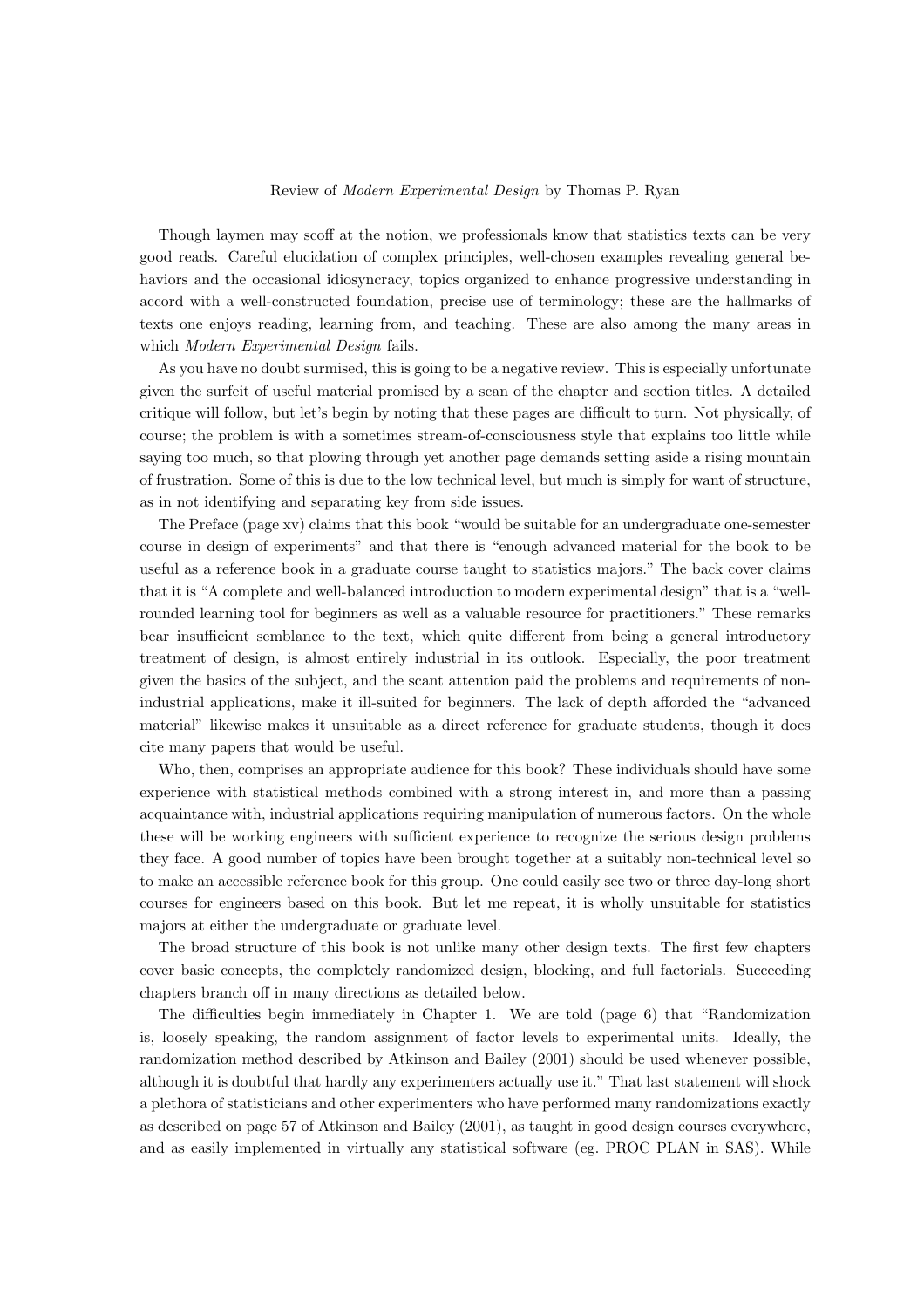randomization is presented (page 6) to "reduce the possibility of confounding effects that could render an experiment practically useless," none of the other important reasons for randomization is mentioned. Only through these omissions and a narrowly industrial focus can one, as done here (page 7), invoke Box's (1990) otherwise myopic advice that randomization "should not be used if it more than slightly complicates the experiment, but there is a strong belief that process stability has been achieved ...." What follows is a murky discourse on how not randomizing can lead to unreliable results in the presence of time-related nonstationarity for sequential experimentation; this sudden introduction of undefined concepts will surely confuse anyone new to the subject. These first few pages typify the relentlessly industrial focus as well as a penchant for discussions that require experience far beyond that of an undergraduate statistics student.

On page 13 readers are again told "true randomization will often not be possible," apparently meaning that *complete* randomization may not be possible. While useful, statistically coherent (i.e. "true") randomizations for a wide variety of designs are well-known (consider the text by Hinkelmann and Kempthorne, 1994, or the more technical paper by Bailey and Rowley, 1987), you will not discover that from this book. See also the discussion (page 148) of restricted randomization in the context of hard-to-change factors, which does not even consider the types of restrictions handled in some of the cited but tangentially related papers. Certainly no statistician conversant in design theory would say that "restricted randomization and the problems caused by it might seem to have been seriously considered only since the late 1990s...." Restricted randomization solves problems, but like any statistical technique must be properly used. It can only be said to create problems when the relationship between randomization, model, and analysis is ignored. If that is the author's point, fine, but this book falls well short in making these connections.

The three pages devoted to choice of factor levels also contain missteps. Consider a factor  $X$  with two levels and a response Y whose variance is the same at every  $X$ . For a linear relationship, the text tells us that  $E(\bar{Y}_1 - \bar{Y}_2)$  increases with  $X_1 - X_2$ , but (page 17) "that spreading out the X-values will increase the spread of the Y-values, which will increase the denominator of the test statistic." This is odd, since variance homogeneity ensures the distribution of the error mean square is not a function of the factor levels. Fixed and random effects for factor levels are briefly mentioned here; the latter receive spotty, inadequate attention throughout.

The introduction (page 8) to the idea of replication is anything but transparent. Unless readers are already aware of the issue being discussed, they will not gain the important distinction between replication and multiple readings attempted here, nor understand the dangers. Hopefully no one will learn to say that an experiment was not properly replicated because "the experimental material was not quite identical between replicates, or even within replicates." A fundamental point, seemingly lost here, is that variation in experimental material is a central concern of design techniques, beginning with the completely randomized design.

Chapter 2 is devoted to the completely randomized design. Both fixed and random treatment effects are considered, though the only analysis offered for random effects is the basic ANOVA test. Sum-to-zero constraints are imposed on the model (rather than on the normal equations alone). Analysis of Means (ANOM) is presented as an alternative to ANOVA for the fixed effects setup. The cursory treatment of multiple comparisons tries to communicate the basic ideas. Some attention is payed to residuals analysis, but the author plainly states (page xvi) that "Although this book has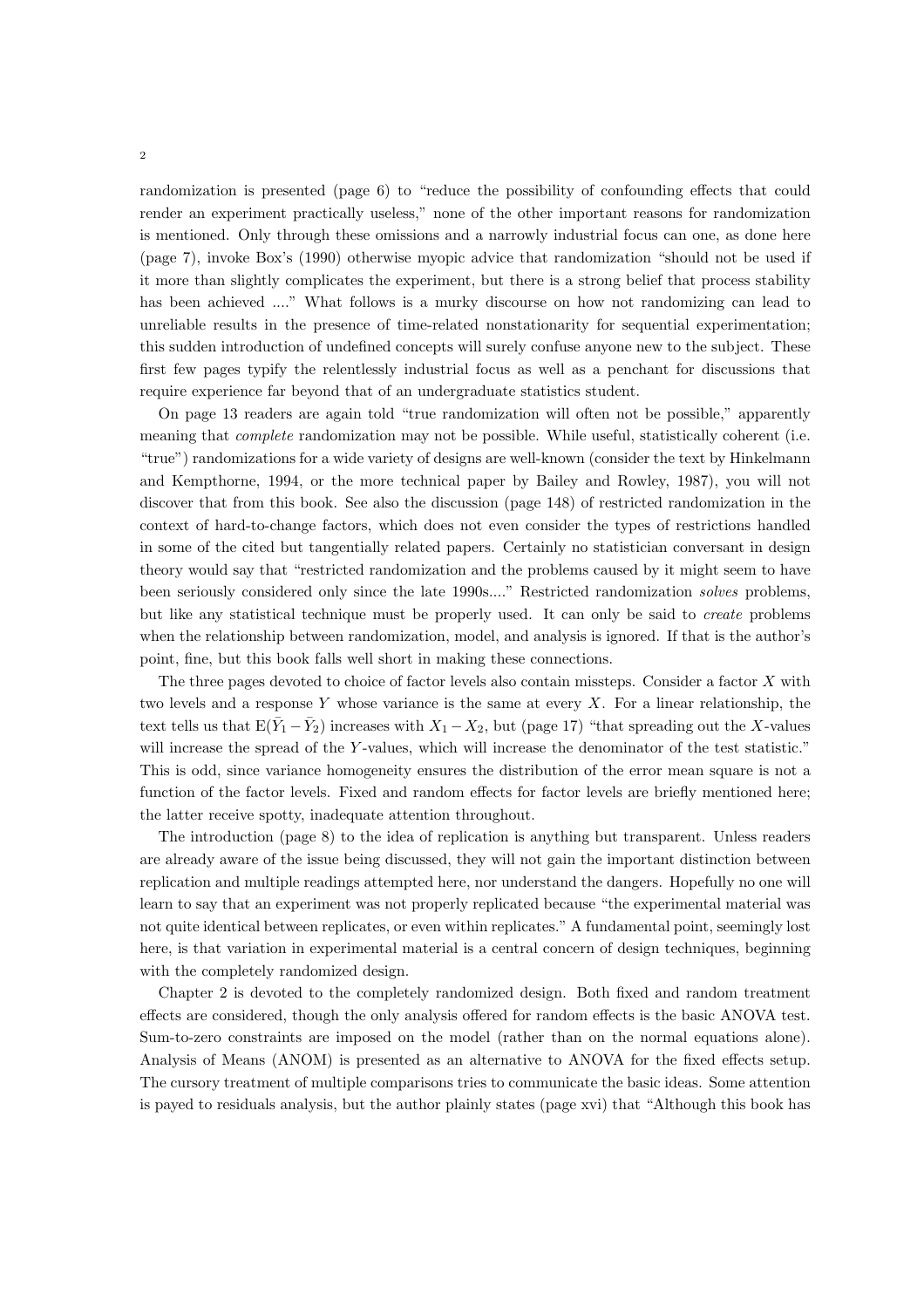more analysis than most books on design of experiments, it is not intended to be a handbook on data analysis." The comparison to other books is debatable, but the intention holds firm throughout.

Chapter 3, which takes up the topic of blocking, is unsatisfactory. Far too much effort is expended on the supposed defects of the RCBD, with very little being said of their strong advantages. The relevance of block-treatment interaction to analysis depends on how blocks are modeled, a point mangled if not missed altogether (page 58). The efficiency of the RCBD to the CRD is presented as an unreliable measure (page 61), there otherwise being no discussion of blocking's ability to reduce experimental variation. Among the unusual conclusions are (page 59) that "it should be apparent that there will erroneously be a failure to detect a significant difference in the means of a factor in many if not all applications of randomized block designs because of the number of blocks that are typically used." Also, "the usual unreplicated randomized block design should generally be eschewed in favor of a replicated design." The latter refers to what is commonly called the generalized randomized complete block design, or GRCBD. Though alluded to here, the GRCBD is never named nor explicitly handled. In ANOVA tables for block designs, the F-test for block effects is employed without mentioning the surrounding controversy (this test is not valid in the model generated by randomization).

The section on incomplete block designs belies the book's title, as it would be considered modern no later than about 1975. The focus is on balanced incomplete block designs and partially balanced incomplete block designs. Passing mention is given to other design classes such as lattices and  $\alpha$ designs, without mentioning the key property (resolvability) for which these designs are typically selected.

If RCBDs are not to be recommended, then surely the Latin squares must fare even worse. Fortunately we are given (page 77) the fairer assessment that "despite the somewhat gloomy picture painted at the end of section 3.3.1 regarding the likelihood of Latin square assumptions being met, the design has been used successfully in various applications." Make what you will of the statement (page 72) that "Since the assumption of no interaction probably won't be met exactly, it seems highly questionable to say that Latin squares are equivalent if the rows or columns of one design can be permuted so as to create the other design." Graeco-Latin squares and Youden squares are also introduced in this chapter, but again nothing modern for two or more blocking factors.

Chapter 4 explores the ideas of full factorials, both replicated and unreplicated, through the  $2^k$ designs. A prominent feature is the considerable attention given to examining simple effects (here called conditional effects) for understanding factors in the presence of interaction. Effect plots are used for unreplicated experiments, though little guidance is offered on their interpretation. Pseudostandard errors are discussed and the importance of effect sparsity emphasized. A one-page section is devoted to models with all effects random, where the poor power of F-tests is noted. This is done only for the  $2^k$ , missing the important power questions for inference on variance components and their dependence on numbers of levels selected.

The muddled handling of randomization and replication continues. The text offers no probabilistic framework in which to evaluate this statement (page 149): "Using an experimental run sequence determined from cost considerations is of course a form of restricted randomization and thus makes the use of hypothesis tests using ANOVA rather shaky, although they still might be used, recognizing their limitations." We are again reminded (page 123) that "true replicated experiments rarely exist in practice...."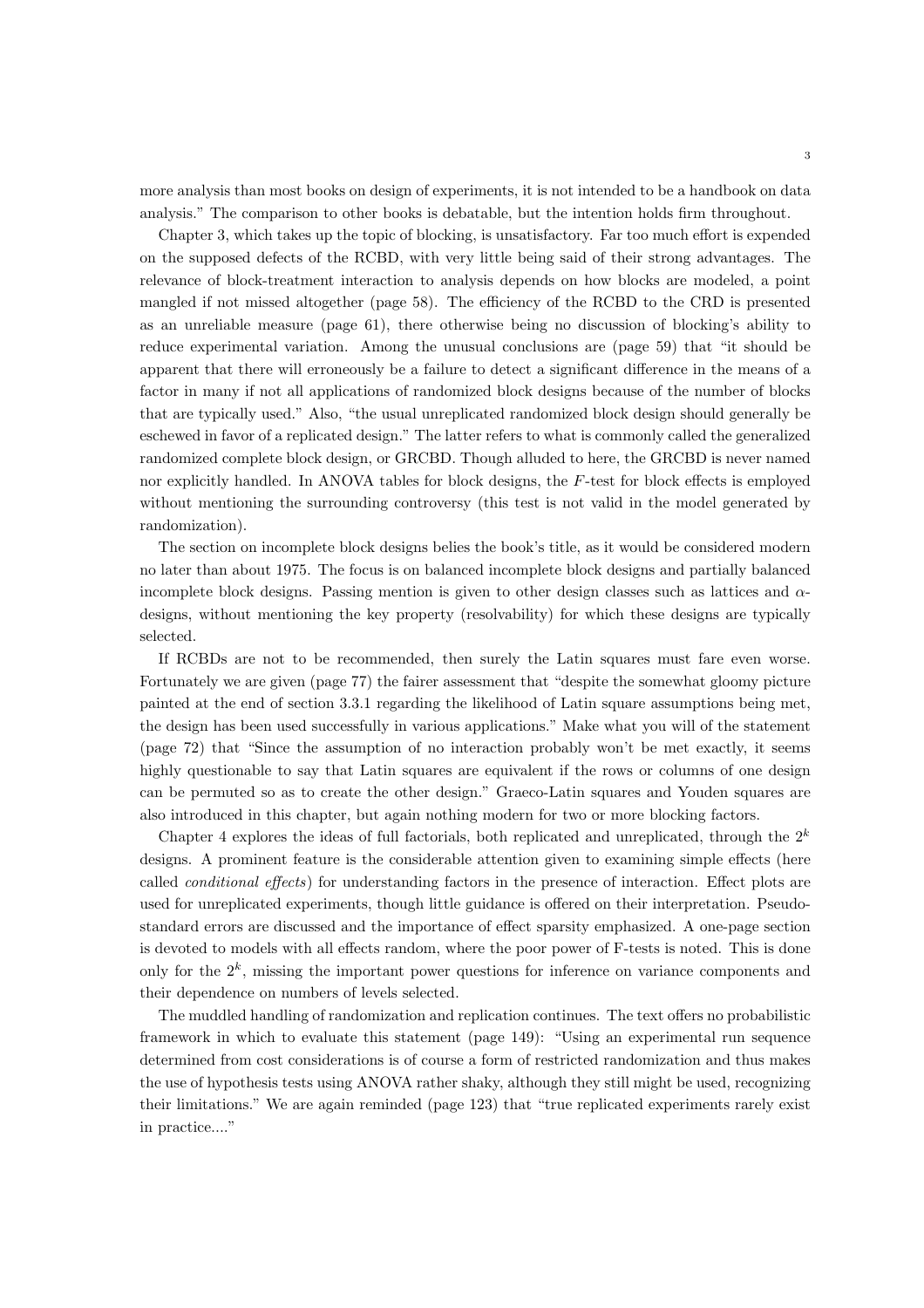Chapter 5 begins the study of fractional designs, a major topic of the book, here for 2-level factors. A fractional factorial design is implicitly defined as what in modern terminology is called a regular fraction (any two effects are either fully aliased or orthogonal), and thus are considered to be a subset of the orthogonal arrays (page 229): "... all fractional factorials are orthogonal arrays but not all orthogonal arrays are fractional factorials." As with much of the technical material from here on out, defining relations are introduced in an informal manner, chiefly through example. A section is devoted to minimum aberration and number of clear effects in regular fractions, including an unenlightening discussion of small cases. Two case studies are presented for blocking of fractions, but no one will learn how to implement this technique from this presentation. The section on projective properties goes no further than mentioning that resolution  $R$  implies a full factorial in any  $R-1$  factors, ignoring an abundance of important, modern results such as those of Cheng (1995). Other topics include foldovers,  $\frac{3}{4}$ -fractions, and fractions for natural factor subsets. There is a useful section on software capabilities relative to the techniques of this chapter. Here and elsewhere software comments are also mixed with substantive topics, usually to less beneficial effect. Telling us (page 192) that fractions produced by MINITAB "are probably minimum aberration" serves no apparent purpose - facts are needed for software, not conjecture. Software is strongly emphasized throughout the book; the primacy of software is reflected in comments such as (page 146) "The user of software for experimental design does not have to be concerned with how expected mean squares are obtained ..." and (page 188) "... new methods such as this one are not likely to be used to any extent unless they are implemented in statistical software."

Fractional designs for factors with more than two levels are the topic of Chapter 6. Classical design construction methods here are presented by example; design tables are referenced. Did you know (page 264) that "probably the most compelling reason for the replication" of a  $3^{k-p}$  design "is the lack of a normal probability plot capability"? The alias scheme for a  $4^{3-1}$  design is worked out taking advantage of equivalence to a cyclic Latin square; no mention is made of the fact that while there is a cyclic  $s \times s$  Latin square for any number s of levels, for non-prime s the cyclic method quickly fails as the degree of fractionation increases. A bit is said about mixed fractions with 2, 3, and/or 4 levels. For more levels (page 280): "Fractional factorials with five levels are easier to deal with than fractional factorials for six levels because 5 is a prime number whereas 6 is not." True enough, though given the author's definition of fractional factorials, one wonders what 6-level fractions this refers to (other than the  $6^{3-1}$  based on a cyclic Latin square). The separate section on software has some good information on package capabilities.

Chapter 7 on nested designs gets the basic structural ideas down on paper, including staggered nesting, but little more. The section on estimating variance components consists of an example where an unbiased variance estimator is negative; alternative methods are not mentioned. There is no guidance on choice of nested design.

Likewise Chapter 8 on robust designs aims only to lay out the basic concepts of control and noise factors. Section 8.1 contains some justified criticism of Taguchi designs. The sections on software and further reading are the most useful. There is also an informative discussion of control×noise interaction.

Similar comments apply to Chapters 9, 11, and 12 on split-plots and variations, repeated measures designs, and multiple responses, respectively. Basic ideas are stated and discussed, examples from the literature are examined and usually criticized, and the technical level is kept very low. There are